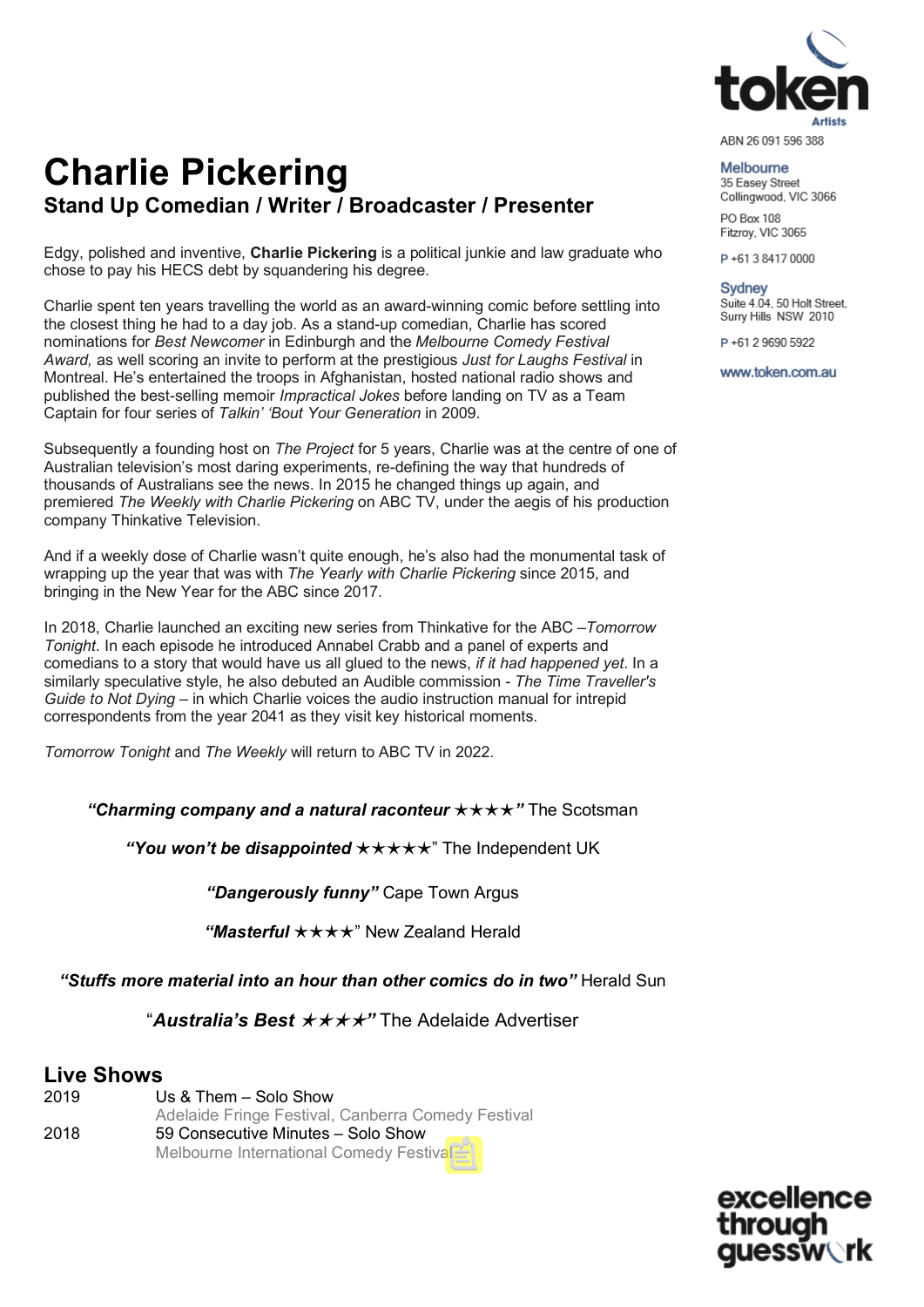

| ABN 26 091 596 388 |  |  |
|--------------------|--|--|
|                    |  |  |

Melbourne 35 Easey Street<br>Collingwood, VIC 3066 PO Box 108

Fitzroy, VIC 3065

P+61384170000

Sydney<br>Suite 4.04, 50 Holt Street,<br>Surry Hills NSW 2010

P+61 2 9690 5922

www.token.com.au

|      | Ten Days On The Island - Hobart, Midlandia Festival - Perth.                 |
|------|------------------------------------------------------------------------------|
|      |                                                                              |
| 2016 | How To Tame A Wild Squirrel - Solo Show                                      |
|      | Melbourne International Comedy Festival, Ten Days On The Island -            |
| 2014 | Hobart, Sydney Opera House<br>Charlie Pickering - Solo Show                  |
|      | Canberra Comedy Festival, Adelaide Fringe Festival.                          |
|      |                                                                              |
| 2013 | The World's Problems Solved by Charlie Pickering and Waleed                  |
|      | Aly                                                                          |
| 2012 | <b>Melbourne International Comedy Festival</b><br>One Giant Leap - Solo Show |
|      | Melbourne International Comedy Festival, Sydney Comedy                       |
|      | <b>Store</b>                                                                 |
| 2012 | Charlie Pickering Live - Solo Show                                           |
|      | Perth International Comedy Festival                                          |
| 2012 | Rodeo, Burqa, Circumcision - Solo Show                                       |
|      | <b>Brisbane Comedy Festival</b>                                              |
| 2011 | Rodeo, Burga, Circumcision - Solo Show                                       |
|      | Melbourne International Comedy Festival                                      |
| 2010 | A Beginners Guide - Solo Show                                                |
|      | Melbourne International Comedy Festival, Adelaide Fringe                     |
|      | Festival                                                                     |
| 2009 | Impractical Jokes - Solo Show                                                |
|      | <b>New Zealand Comedy Festival</b>                                           |
| 2009 | The Audacity Of Frank - Solo Show                                            |
|      | Melbourne International Comedy Festival                                      |
| 2009 | Charlie Pickering - Solo Show                                                |
|      | <b>Brisbane Comedy Festival</b>                                              |
| 2009 | Charlie Pickering - Solo Show                                                |
|      | Adelaide Fringe Festival, Brisbane Comedy Festival                           |
| 2008 | Thirteen Ducks - Solo Show                                                   |
|      | Adelaide Fringe Festival, Melbourne International Comedy                     |
|      | Festival                                                                     |
| 2008 | Impractical Jokes - Solo Show                                                |
|      | Griffin Theatre, Sydney                                                      |
| 2007 | Impractical Jokes - Solo Show                                                |
|      | Melbourne International Comedy Festival, Brisbane Powerhouse,                |
|      | <b>Hothouse Comedy Festival</b>                                              |
| 2007 | Auto - Solo Show                                                             |
|      | Castlemaine State Festival, Canberra Street Theatre                          |
| 2007 | Charlie Pickering Live - Solo Show                                           |
|      | <b>Adelaide Fringe Festival</b>                                              |
| 2006 | Auto - Solo Show                                                             |
|      | Melbourne International Comedy Festival (Barry Award                         |
|      | Nominee), NZ International Comedy Festival, Edinburgh Fringe Festival,       |
|      | Soho Theatre - London                                                        |
| 2005 | Betterman - Solo Show                                                        |
|      | Melbourne International Comedy Festival, NZ International Comedy             |
|      | Festival - Auckland & Wellington (Winner Best International Guest - NZ       |
|      | Comedy Guild Awards), Edinburgh Fringe (Perrier Best Newcomer                |
|      | Nominee) Adelaide Fringe Festival 2006, Cracker Comedy Festival              |
|      | Sydney 2006                                                                  |
| 2005 | Charlie Pickering - Solo Show                                                |
|      | <b>Adelaide Comedy Festival</b>                                              |

Charlie Pickering - Solo Show

2017

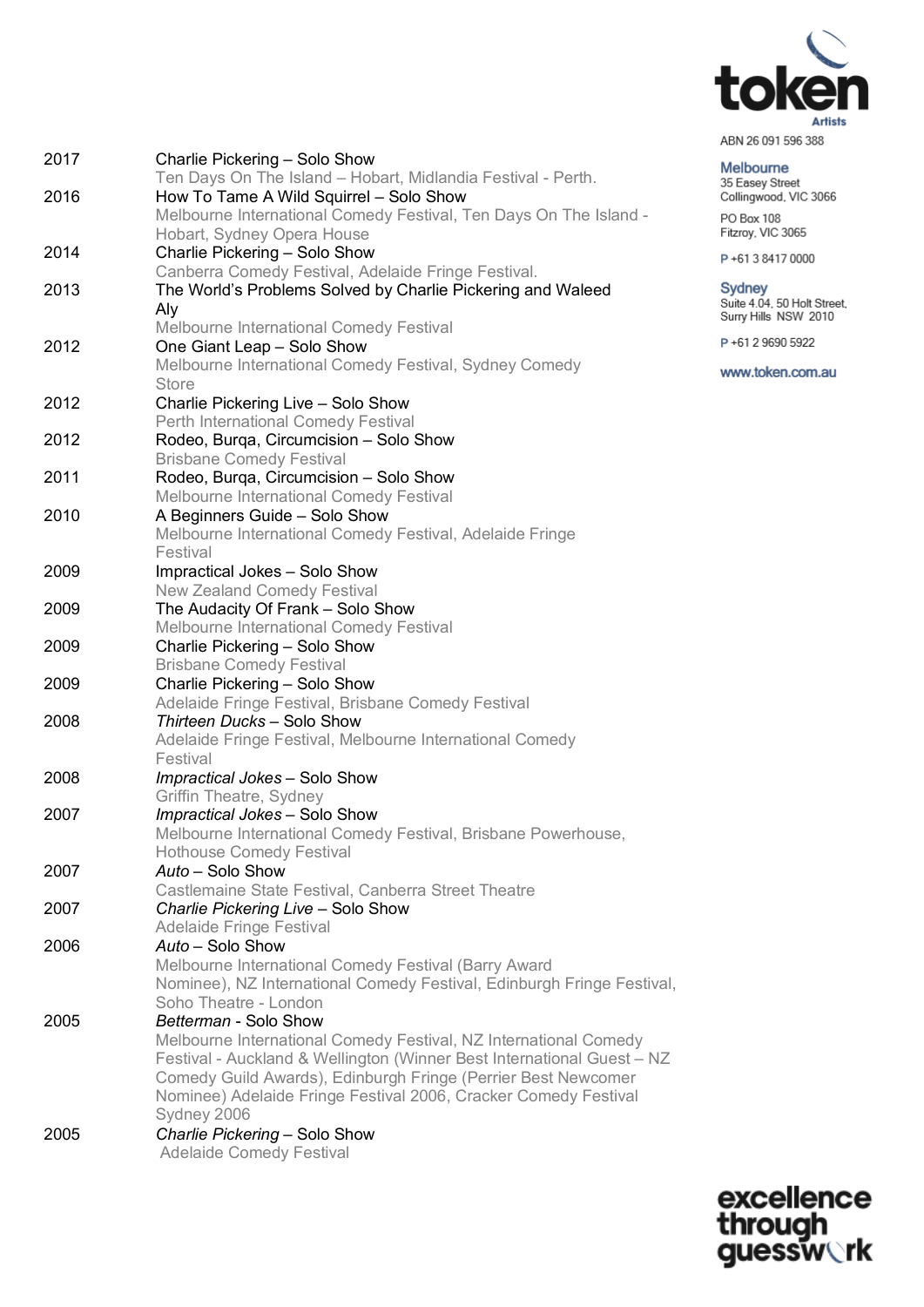

| ABN 26 091 596 388 |  |  |
|--------------------|--|--|
|                    |  |  |

| Melbourne             |
|-----------------------|
| 35 Easey Street       |
| Collingwood, VIC 3066 |
| PO Box 108            |

Fitzroy, VIC 3065

P+61384170000

Sydney<br>Suite 4.04, 50 Holt Street,<br>Surry Hills NSW 2010

P+61 2 9690 5922

www.token.com.au

| 2004          | Revolver - Solo Show                                             |
|---------------|------------------------------------------------------------------|
|               | Melbourne International Comedy Festival, NZ International Comedy |
|               | Festival (Nominated for Best International Show), Cracker Comedy |
|               | Festival Sydney 2005                                             |
| 2004          | Charlie Pickering Live! - Solo Show                              |
|               | <b>Adelaide Fringe</b>                                           |
| 2004          | Slick - Solo Show                                                |
|               | <b>Hobart Comedy Festival</b>                                    |
| 2003          | Boiling Point 2 - with Michael Chamberlin                        |
|               | Melbourne International Comedy Festival                          |
| 2003          | Equal Third - with Terri Psiakis & Michael Chamberlin            |
|               | <b>Melbourne International Comedy Festival</b>                   |
| 2002          | Boiling Point - with Michael Chamberlin                          |
|               | Adelaide Fringe, Melbourne International Comedy Festival         |
| $1997 - 2001$ | Various Melbourne International Comedy Festival shows            |
|               | with sketch comedy group 'Enter The Datsun'                      |
|               |                                                                  |

## **Television**

| 2015-21 | ABC TV                | The Weekly with Charlie Pickering (Writer,     |
|---------|-----------------------|------------------------------------------------|
|         |                       | Executive Producer, Host)                      |
| 2015-20 | ABC TV                | The Yearly with Charlie Pickering (Writer,     |
|         |                       | Executive Producer, Host)                      |
| 2019    | Network Ten           | Celebrity Name Game (Guest contestant)         |
| 2019    | Network Ten           | Show Me The Movie (Guest contestant)           |
| 2018    | ABC TV                | Tomorrow Tonight (Writer, Host, Exec Producer) |
| 2018    | ABC TV                | Melbourne International Comedy Festival        |
|         |                       | Opening Night Gala (Comedy Spot)               |
| 2018    | Network Ten           | Hughesy We Have A Problem (Guest panellist)    |
| 2017    | ABC TV                | ABC Countdown Live NYE 2018 (Host)             |
| 2017    | ABC TV                | ABC Countdown Live NYE 2017 (Host)             |
| 2016    | <b>Comedy Channel</b> | Just For Laughs Stand Up Series (Comedy Spot)  |
| 2016    | ABC TV                | Planet America (Guest Co-Host)                 |
| 2014    | <b>ABC TV</b>         | $Q & A$ (Guest)                                |
| 2011-14 | Network Ten           | The Project (Co-Host)                          |
| 2013    | Network Ten           | The Election Project (Co-Host)                 |
| 2013    | Network Ten           | A League Of Their Own (Guest)                  |
| 2013    | Network Ten           | This Week Live (Guest)                         |
| 2013    | Network Ten           | Formula 1 Grand Prix coverage -                |
|         |                       | Qantas Lounge Host with Carrie                 |
|         |                       | Bickmore.                                      |
| 2012    | <b>Disney Channel</b> | Take Two with Phineas and Ferb                 |
|         |                       | (Guest)                                        |
| 2012    | <b>ABC TV</b>         | $Q & A$ (Guest)                                |
| 2012    | Network Ten           | The Circle (Regular Guest)                     |
| 2012    | Network Ten           | The Living Room (Guest)                        |
| 2009-11 | Network Ten           | The 7PM Project (Co-Host)                      |
| 2009-11 | Network Ten           | Talkin' 'bout Your Generation                  |
|         |                       | (Team Captain)                                 |
| 2010-11 | Network Ten           | The Circle (Regular Guest)                     |
| 2010    | TV <sub>3</sub>       | @SEVEN (Correspondent)                         |
| 2010    | Network Ten           | Ready Steady Cook (Contestant)                 |
|         |                       |                                                |

excellence<br>through<br>guessw**ork**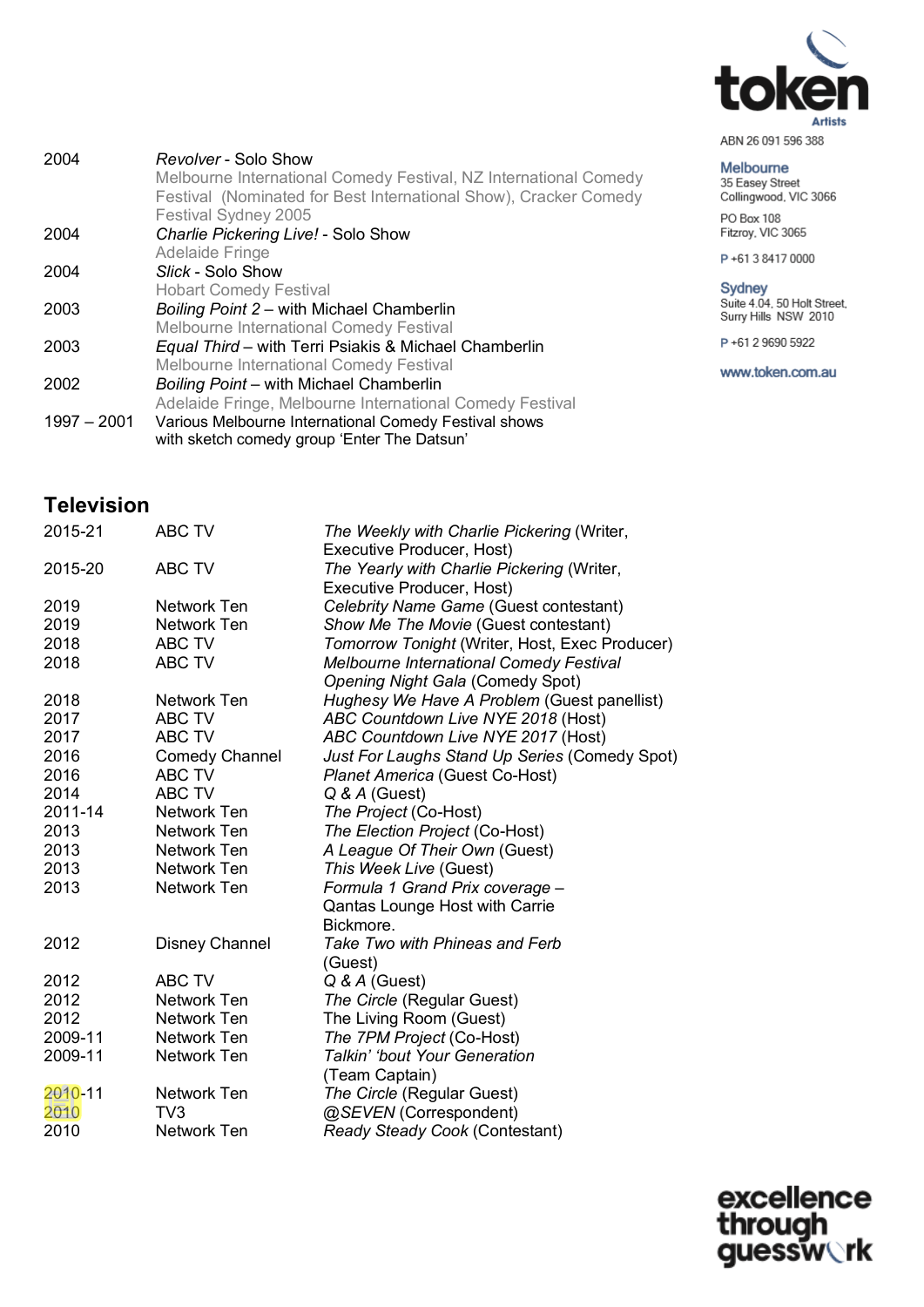

#### Melbourne

35 Easey Street<br>Collingwood, VIC 3066 PO Box 108<br>Fitzroy, VIC 3065

P+61384170000

Sydney<br>Suite 4.04, 50 Holt Street,<br>Surry Hills NSW 2010

P+61 2 9690 5922

www.token.com.au

| 2009        | <b>Network Ten</b>       | The Shaun Micallef New Years Eve<br>Rave |
|-------------|--------------------------|------------------------------------------|
|             |                          | (Guest)                                  |
| 2009        | <b>Network Ten</b>       | Rove (Guest Segment Presenter)           |
| 2008        | Channel [V]              | CashCab (Host)                           |
| 2008        | <b>Comedy Channel</b>    | The Mansion (Creator & Presenter)        |
| 2008        | <b>Network Ten</b>       | Melbourne Comedy Festival Gala           |
|             |                          | (Stand Up Appearance)                    |
| 2007        | <b>Network Ten</b>       | Rove (Stand up Appearance)               |
| 2007        | <b>ABC TV</b>            | The SideShow (Stand Up Appearance)       |
| 2007        | <b>Comedy Channel</b>    | Stand Up! Australia (StandUp             |
|             |                          | Appearance)                              |
| 2007        | <b>Comedy Channel</b>    | The Mansion: Australia Day Special       |
|             |                          | (Creator & Presenter)                    |
| 2007        | <b>Comedy Channel</b>    | Stand Up! Australia (Stand Up            |
|             |                          | Appearance)                              |
| 2006        | <b>Comedy Channel</b>    | Stand Up! Australia (Stand Up            |
|             |                          | Appearance)                              |
| 2006        | Paramount UK             | The Comedy Store (Stand Up               |
|             |                          | Appearance)                              |
| 2006        | Network Ten              | Rove [Live] (Live cross from Edinburgh)  |
| 2006        | <b>Network Ten</b>       | Rove [Live] (Stand Up Appearance)        |
| 2006        | <b>Network Ten</b>       | Melbourne Comedy Festival Gala           |
|             |                          | (Stand Up Appearance)                    |
| 2006        | <b>Comedy Channel</b>    | Cam & Charlie's Melbourne Comedy         |
|             |                          | Experience (Presenter)                   |
| 2006        | <b>Comedy Channel</b>    | Thank Comedy It's Friday (Presenter)     |
| 2005        | <b>Network Ten</b>       | Rove [Live] (Stand Up Appearance)        |
| 2005        | <b>Comedy Channel</b>    | Short Film Festival How to Guide         |
|             |                          | (Presenter)                              |
| 2005        | TV3-NZ                   | Sports Tonight (Guest Panellist)         |
| 2004        | Nine Network             | Today (Weekly Comedy Segment)            |
| 2004        | Network Ten              | Rove [Live] (Guest Spot)                 |
| 2004        | ABC-TV                   | Stand Up! (Regular Writer/Performer)     |
| 2004        | <b>Phat Planet Films</b> | Mashed! - Pilot (Comedy                  |
|             |                          | Writer/Performer)                        |
| 2004        | TV2-NZ                   | NZ Comedy Festival Gala (Stand Up        |
|             |                          | Appearance)                              |
| 2004        | <b>ABC Broadband</b>     | Comedy Kitchen (Guest                    |
|             |                          | Writer/Presenter)                        |
| 2001 & 2002 | <b>ABC TV</b>            | The Glass House (Guest Panellist)        |

## **Radio**

| 2018-21 | Triple M          | Kennedy Molloy - National Drive (Regular Guest) |
|---------|-------------------|-------------------------------------------------|
| 2016    | Gold FM           | Election Chats with Jo & Lehmo                  |
|         |                   | Run up to Election 2016 - Breakfast             |
| 2011    | Nova National     | Breakfast - Two Weeks                           |
|         |                   | (Co-Host)                                       |
| 2010    | Fox FM (National) | The FiFi Box Show                               |
|         |                   | (Regular Guest Co-Host)                         |
| 2009    | Triple M          | Weekend Breakfast show Toast                    |
|         |                   | (with Terri Psiakis and Justin Hamilton)        |
| 2008    | Triple M          | 2 weeks Drive Show fill in, Toast               |
|         |                   |                                                 |

excellence<br>through<br>guessw**ork**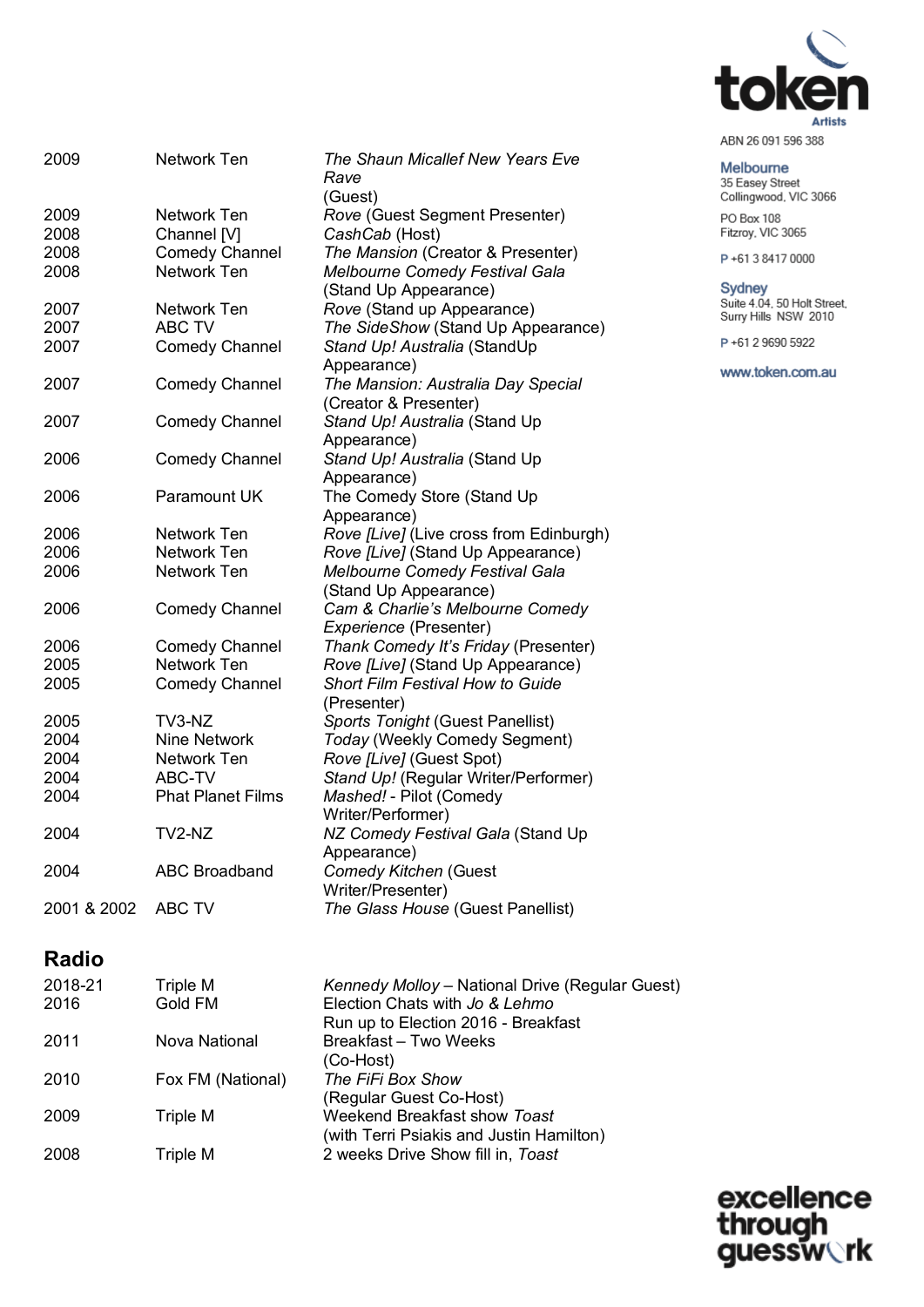

#### Melbourne

35 Easey Street<br>Collingwood, VIC 3066 PO Box 108 Fitzroy, VIC 3065

P+61384170000

Sydney<br>Suite 4.04, 50 Holt Street,<br>Surry Hills NSW 2010

P+61 2 9690 5922

www.token.com.au

| 2008        | Triple M             | The Shebang (regular guest co-host)         |
|-------------|----------------------|---------------------------------------------|
| 2008        | Triple M             | Weekend Breakfast Show Toast                |
|             |                      | (with Terri Psiakis & Justin Hamilton)      |
| 2007        | Triple M             | Saturday Morning Show Toast                 |
|             |                      | (with Terri Psiakis & Justin Hamilton)      |
| 2006-7      | The Edge 96.One      | Breakfast (Regular guest co-host)           |
| 2006        | BBC <sub>2</sub>     | Fighting Talk - Guest Panellist             |
| 2006        | <b>BBC Scotland</b>  | The Fred McCauley Show Live from the        |
|             |                      | <b>Speigel Tent</b>                         |
| 2006        | Forth Edinburgh      | Co-Host Edinburgh Wrap Special              |
| 2005        | <b>Today Network</b> | Pete's Show - Guest Host with Peter Helliar |
| 2004 & 2005 | Radio NZ             | Off the Wire (Guest Panellist)              |
| 2002 & 2003 | Triple J             | Drive (Co-host)                             |
| 2001/02     | Triple J             | Triple J Weekends (Host)                    |
| 2001        | Triple J             | <b>Breakfast (Weekly Spot)</b>              |
|             |                      |                                             |

## **Recordings**

| 2011 | Madman                   | Live At The Time of The Recording |
|------|--------------------------|-----------------------------------|
|      | Entertainment            | (Stand-up DVD)                    |
| 2011 | <b>Impractical Jokes</b> | (Audio Book)                      |

(with Terri Psiakis & Justin Hamilton)

## **Writing**

| $2015 - 16$   | <b>GQ Australia</b>       | Columnist                             |
|---------------|---------------------------|---------------------------------------|
| 2013          | The Age                   | <b>Regular Contributor</b>            |
| 2010          | Allen & Unwin             | Impractical Jokes-Book- (Author)      |
| 2010          | <b>Bigpond News</b>       | Twice weekly blog on the Australian   |
|               | Online                    | Election                              |
| $2009 - 2010$ | News Limited              | Sunday Magazine (Fortnightly Column)  |
| 2007-2009     | Network Ten               | Rove (Contributing Writer)            |
| 2007          | <b>Roving Enterprises</b> | rovedaily.com.au (Weekly Contributor) |
| 2006          | <b>HA Magazine</b>        | <b>Guest Columnist</b>                |
| $2005 - 2009$ | Metropolis Media          | City Weekly (Weekly Column)           |
| 2005          | <b>Herald Sun</b>         | Sunday Life Magazine (Guest           |
|               |                           | Columnist)                            |
| 2005          | The Scotsman              | <b>Guest Columnist</b>                |
| 2005          | The Age                   | 'How totell a joke' (Guest Columnist) |
| 2005          | <b>FHM</b>                | The Mass Debate (Column Contributor)  |
| 2004          | Network Ten               | Skithouse (Contributing Writer)       |
| 2004          | <b>ABC TV</b>             | Stand Up! (Writer)                    |

## **Short Film**

| 2007 | Launch Pictures  | Top 5 Ways to have Fun at Work (Lead) |
|------|------------------|---------------------------------------|
|      |                  | Directed by Steve Baker               |
| 2004 | Curvaceous Films | Two Minutes to Midnight (Vince)       |
|      |                  | Directed by Charlotte George          |

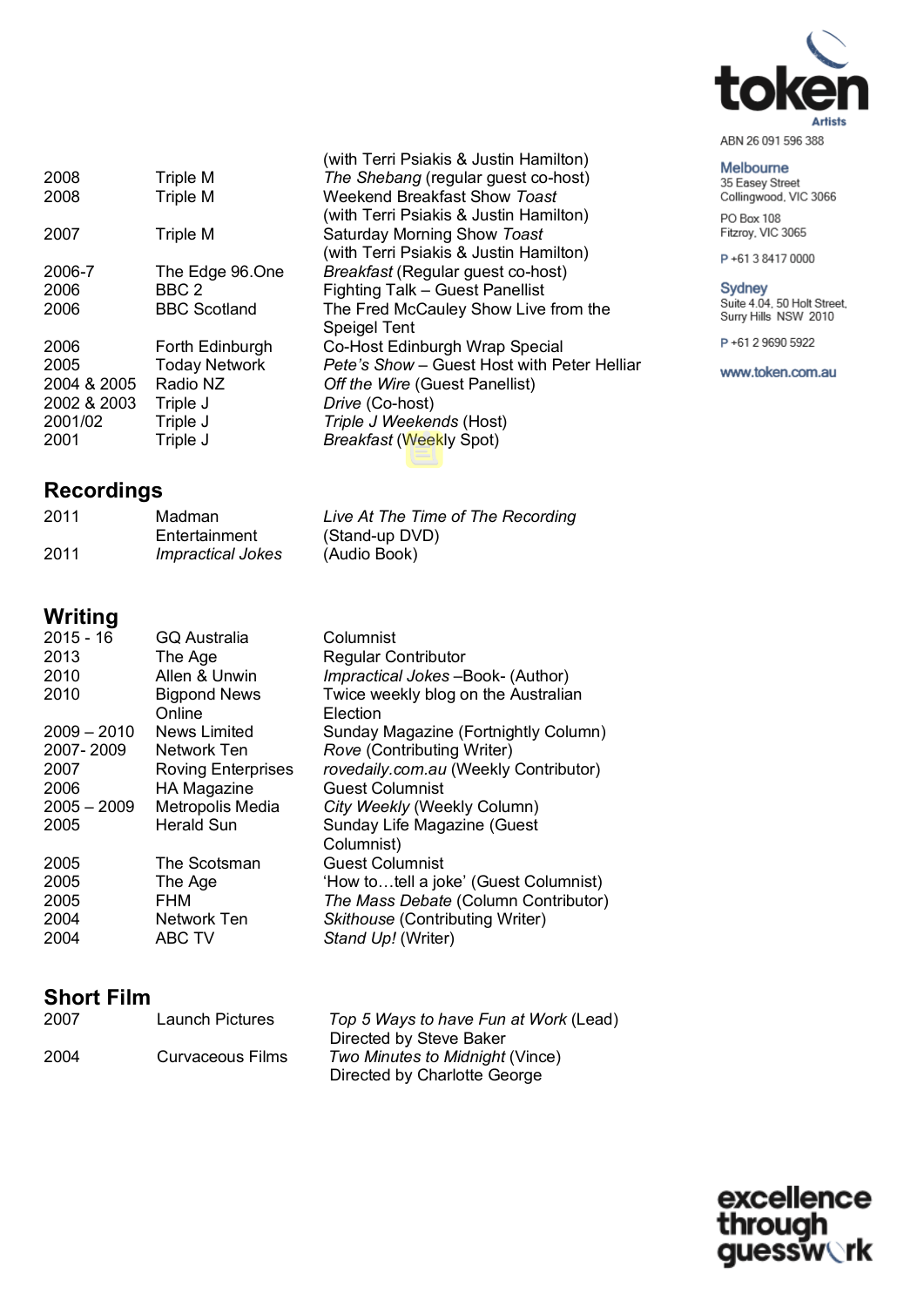

#### **Corporate & Voice Over**

Various clients including Activision, National Australia Bank, Peters & Browne, Mary White College, Melbourne City Mission, Metroscreen, FM-TV, Tucker Seabrook, Australian Centre for the Moving Image (ACMI), Amnesty International, the Law Society of NSW, Rotary, Phillip Morris, Risky Business – Comedy Quest (Mentoring Scheme),Rockhampton City Council, Worldwide Entertainment, Scotch College & Tourism Victoria

### **Awards**

- 2018 8<sup>th</sup> AACTA Awards Winner Best Entertainment Program
- 2017 TV Week Logie Awards Nominee Most Outstanding Entertainment Program – The Weekly with Charlie Pickering
- 2016 TV Week Logie Awards Nominee Most Outstanding Entertainment Program – The Weekly with Charlie Pickering
- 2016 49th Australian Writers Guild Awards Winner Comedy, Sketch or Light Entertainment – The Weekly with Charlie Pickering, 'Halal Certification' and 'Stadium Naming Rights' segments
- 2016 16th Screen Producers Australia Awards Finalist Light Entertainment Series Production – The Weekly with Charlie Pickering, Guesswork Television
- 2015 5th AACTA Awards Winner Best Light Entertainment Television Series: The Weekly with Charlie Pickering
- 2015 Australian Council for International Development (ACFID) Awards Winner Media Award: The Weekly with Charlie Pickering, story on budget cuts to the Australian Aid Program.
- 2013 TV Tonight Awards, Winner Best Light Entertainment: The Project
- 2013 TV Week Logies Awards, Nominee Most Popular Light Entertainment Program – The Project
- 2011 GQ Men of the Year Awards, Media Personality of the Year Winner<br>2010 TV Week Logies Awards Winner Most Popular Light Entertainmer
- 2010 TV Week Logies Awards Winner Most Popular Light Entertainment Program, Talkin' 'bout your Generation
- 2010 TV Week Logies Awards Winner Most Outstanding Light Entertainment Program, Talkin' 'bout your Generation
- 2010 TV Week Logies Awards, Nominee Most Popular New Male Talent
- 2007 Best Established Comedy Nominee Adelaide Fringe Festival
- 2006 Melbourne Comedy Festival Award Nominee Melbourne International Comedy Festival
- 2005 Perrier Best Newcomer Nominee Edinburgh Fringe Best International Guest – NZ Comedy Guild Awards
- 2004 Nominated for 'Best International Show' for *Revolver* at the NZ International Comedy Festival
- 2002 Winner of the 'Piece of Wood Award' (an award chosen by fellow comedians) with Michael Chamberlin at the Melbourne Comedy Festival for *Boiling Point*
- 2002 Winner of the Maurie Awards New Comic of the Year

Exclusively represented by Token Artists. Contact Helen Townshend on 03 8417 0000 or helen.townshend@token.com.au for further details. **Last Updated: May 2021**

> excellence essw∖rk

#### Melbourne

35 Easey Street Collingwood, VIC 3066 PO Box 108

Fitzroy, VIC 3065

P+61384170000

#### Sydney

Suite 4.04, 50 Holt Street, Surry Hills NSW 2010

P+61 2 9690 5922

www.token.com.au